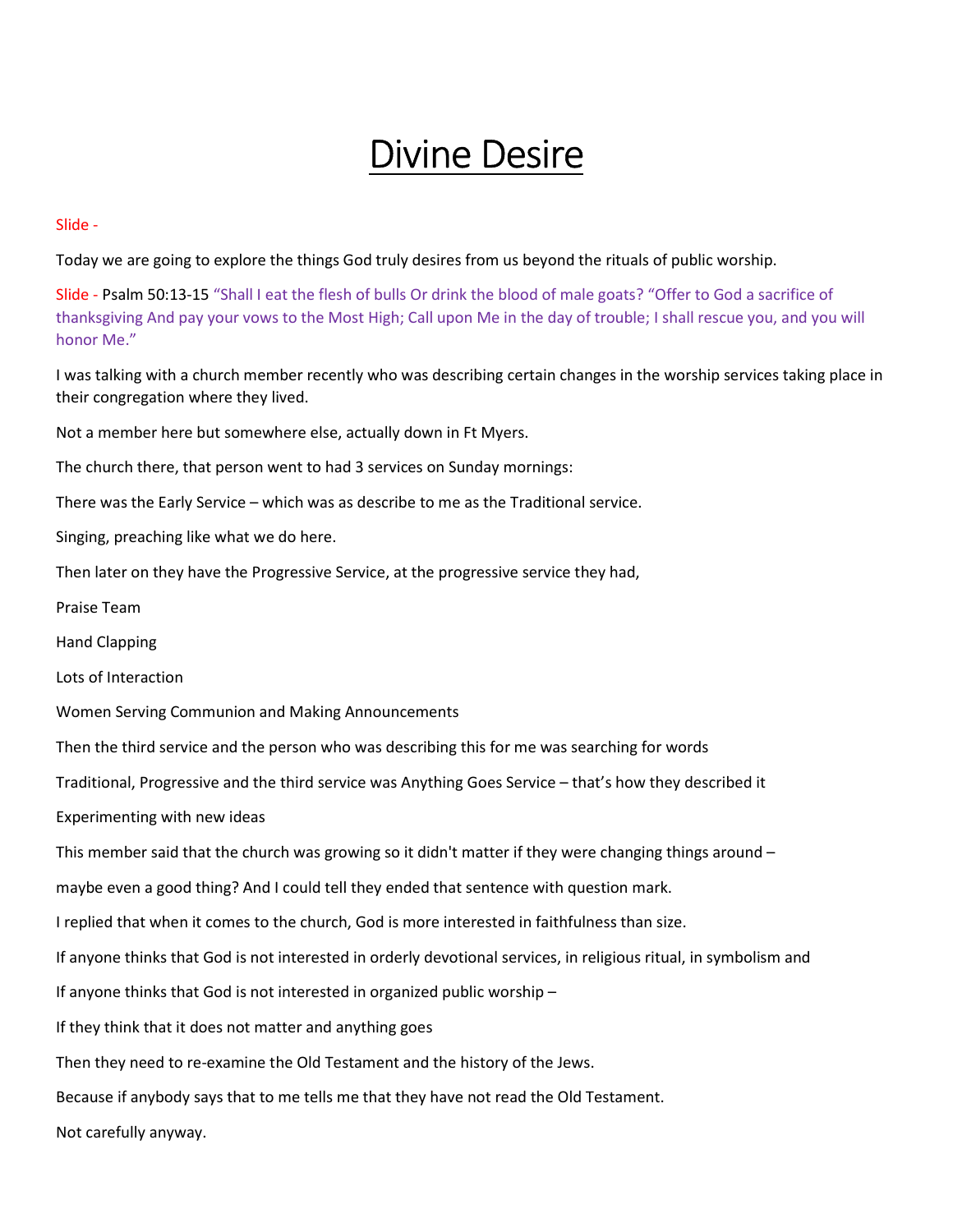From the beginning of time man has been given religious practices to carry out in order to express his faith and respect toward God:

The patriarchs-built altars and offered animal sacrifices as a way of adoration and making vows.

They served as priests for their families and tribes.

All under the direction of God.

When the nation of Israel was formed God instructed Moses, who taught the people how to:

How to build the place to worship.

How to prepare the furnishings for the place of worship.

How to make the special clothing for the priests.

How to select, train, and anoint the priests who would conduct the worship services.

There is explained the elaborate details of when, how, why, who, and what should be done to worship God properly.

Believe me the Bible shows us the God is very interested in how we worship Him.

The nation was blessed or punished based on how meticulously they followed these instructions,

and this system stayed in place for 15 centuries, these instructions stayed in place without change.

Then in the New Testament, God, through Jesus, gave new instructions for public worship that maintained the attitude of reverence and faith

but changed the externals to reflect more accurately the new realities made possible by Jesus Christ and what he had done.

Slide - For example, in:

II Corinthians 6:16 – Paul teaches us, we are now the temple. We don't have to build a temple, we're the temple

Revelation 1:6 – John tells us we are now the priests. We don't have to go out and pick priests, we're the priests.

We don't have to pick the priests or dress the priests

Galatians 3:27 – Paul tells us Jesus is our clothing.

The special clothing is Jesus who we wear. We don't have to fabricate elaborate clothing for the priests

Mark 16:16 - Priests are selected through obedience to the gospel.

Not selected for a particular tribe, or have no physical defects and so no and so forth.

Selected through obedience to Jesus Christ

Acts 2:42-45 - The manner of worship now includes prayer, singing, teaching, giving, and the Lord's Supper.

Instructions for these things are given in the New Testament just as instructions for Old Testament style of worship were given to Moses 1500 years before Jesus.

I'm saying this to emphasize the point that public worship has always been important to God.

He designed it.

He commanded it.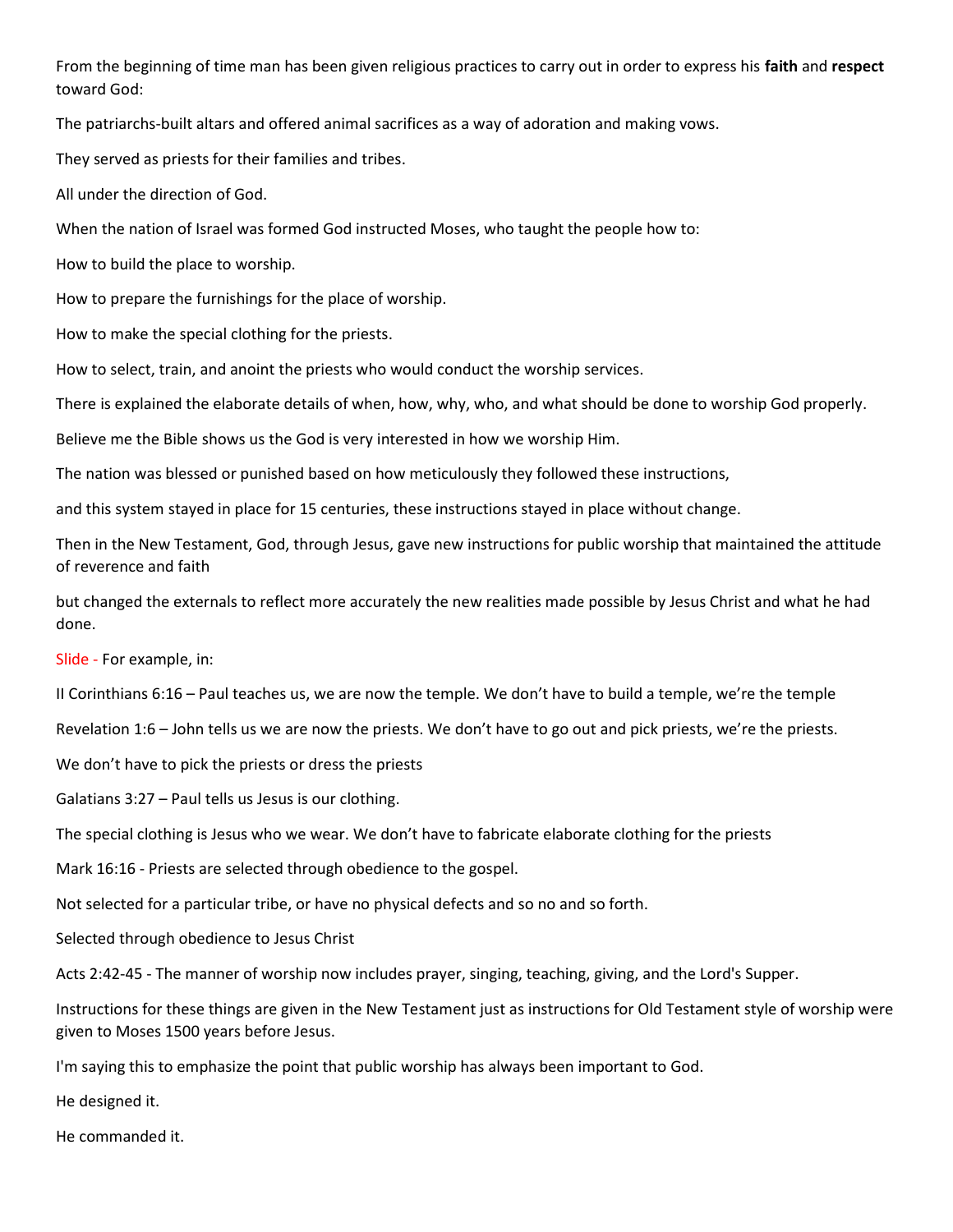He explained it.

He receives it.

He will punish those who ignore it, change it, or participate in it with a bad attitude.

It will always be a part of a believer's life and activity.

Because it is important and highly visible in the history of the Jews and prominent in the New Testament, we seem to think that public worship is the only thing God wants from us.

Some people think, "I go church to take communion on a semi-regular basis and I've given God all of what He wants from me".

After all we are doing it right and it is important to do it right. Right?

I'm not saying that we are all as callous as this, but sometimes it seems that many people have a very one-dimensional spiritual life.

By one-dimensional I mean that their only contact with God is in public worship, and their only satisfaction in spiritual things is the satisfaction that comes from offering public worship on a regular basis (they feel good spiritually because they went to church).

But God desires more than this in His relationship with us.

Despite the fact it is important to Him and it is important how we do it, He want more from us.

He desires more than the formal relationship that develops between a person and their Lord in organized public worship.

He desires the kind of relationship that two friends have.

The kind of relationship that is personal, felt, productive, important, intimate, and deeply satisfying.

We know this is true because God has had this kind of relationship with others in the past:

Moses spoke with God face to face.

David was called the "friend" of God.

Jesus loved Lazarus, His friend, and John rested his head on Jesus' breast, and Jesus was a close friend with Mary and Martha.

The apostle Paul was often visited and comforted by the Lord when he was in difficult situations.

Different people who lived at different times, but each had a unique and deeply personal relationship with God.

I believe that they were able to experience this because they were able to get beyond the structure of organized public worship and learned what God truly desired.

Public worship is like a formal relationship with God, and like any relationship to become deeper and more intimate you have to get to know the other person and what they enjoy.

Becoming a "friend" of God, cultivating a deeper relationship with Him (and the rewards that come from this) requires each of us to learn what God desires from us.

Thankfully, we have the inspired writings of those who often described their feelings and the nature of their relationship with God.

In Psalm 50 we are shown some of the things that God truly desires beyond the rituals of public worship.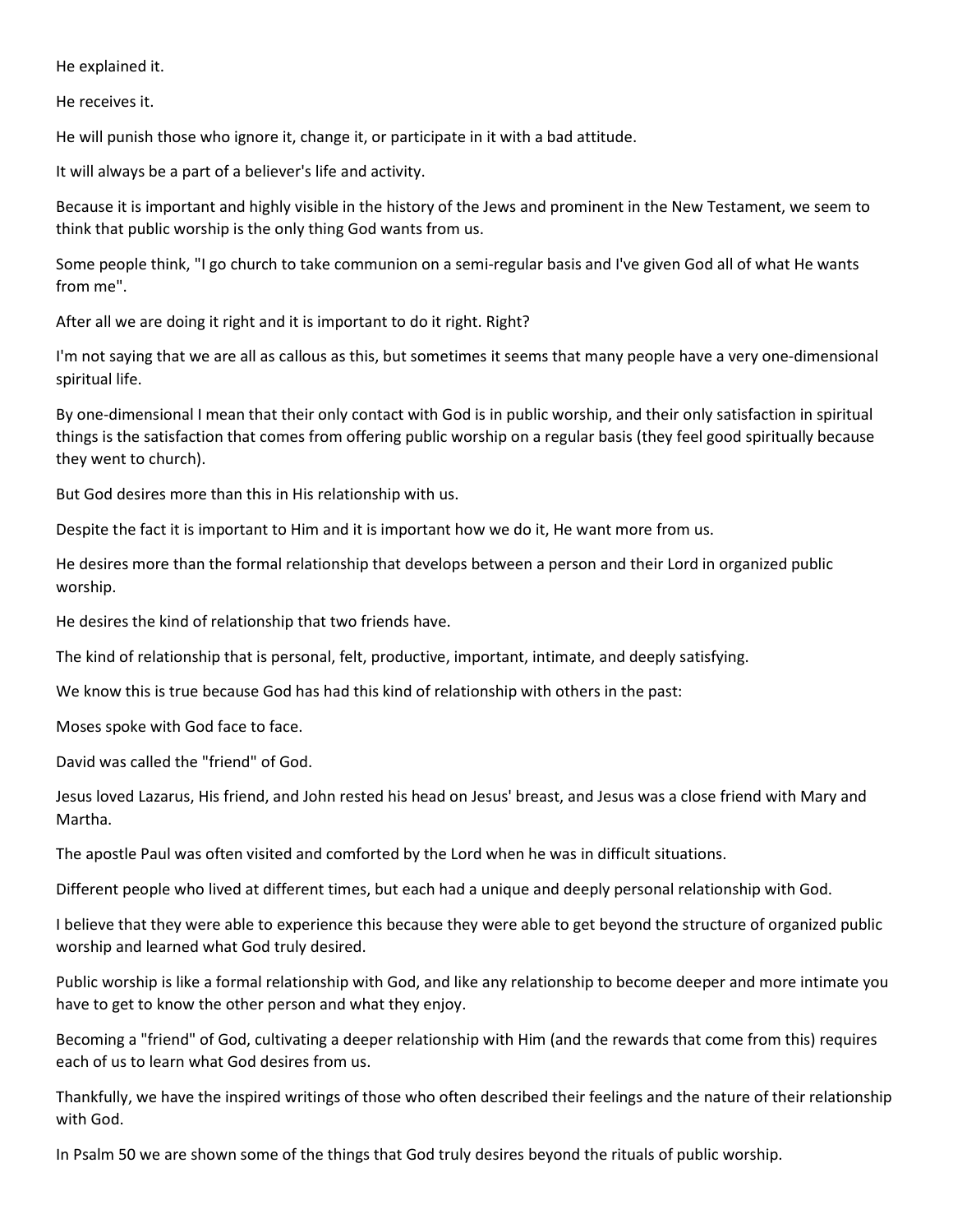You see, we don't grow closer to God by eliminating or changing public worship - we grow closer to God by finding out what, in addition to this, He desires from us.

I am so perplexed when I see churches destroy or change the public worship that God has given to us and clearly described to us.

And their goal is to draw closer to God some how as if adding a 10-piece band

As if adding shiny color lights, as if jumping up and down, as if changing around the notion of male spiritual leadership in the Lord's church, as if clapping, as if this is going to make you closer to God.

It doesn't, It doesn't work that way.

So let's read some of the things Gods desires from us.

Because if we give Him what He desires, we draw closer to Him and get the thing we really want from Him and that is intimacy.

Three Things That God Desires: Psalm 50:7-12

Slide - "Hear O My people, and I will speak; O Israel, I will testify against you; I am God, your God.

Slide - "I do not reprove you for your sacrifices, And your burnt offerings are continually before Me.

Slide - "I shall take no young bull out of your house, Nor male goats out of your folds.

Slide - "For every beast of the forest is Mine, And the cattle on a thousand hills.

Slide - "I know every bird of the mountains, And everything that moves in the field is Mine.

Slide - "If I were hungry I would not tell you, For the world is Mine, and all it contains.

In these verses God reminds the people that what the Jews were offering Him in public worship were simply things that God had already provided.

A. Their sacrifices are before Him and He doesn't reject them. He's not angry with them

It's not that He doesn't want their sacrifices, He receives their sacrifices.

He wants to remind them that they worship according to His instructions and that's a good thing.

That they do everything according to His commands - this is also good, and they should continue,

but they need to remember that God designed the worship style, He blesses it, and He gives it meaning.

He also blesses them because of it. Worship begins with Him and ends with Him.

Yes, go ahead and keep worshipping God the way He proscribe it,

just remember You didn't invent it, God invented it and God gave it to you.

B. The animals they sacrifice are acceptable in quality and quantity, but He reminds them that all they offer belongs to Him in the first place.

He is not stealing or browbeating them.

All animals are His and He provides them to His people for this very purpose.

So in case they are getting puffed up with pride because of the beauty and preciseness of their ceremonies or the value of their animal sacrifices,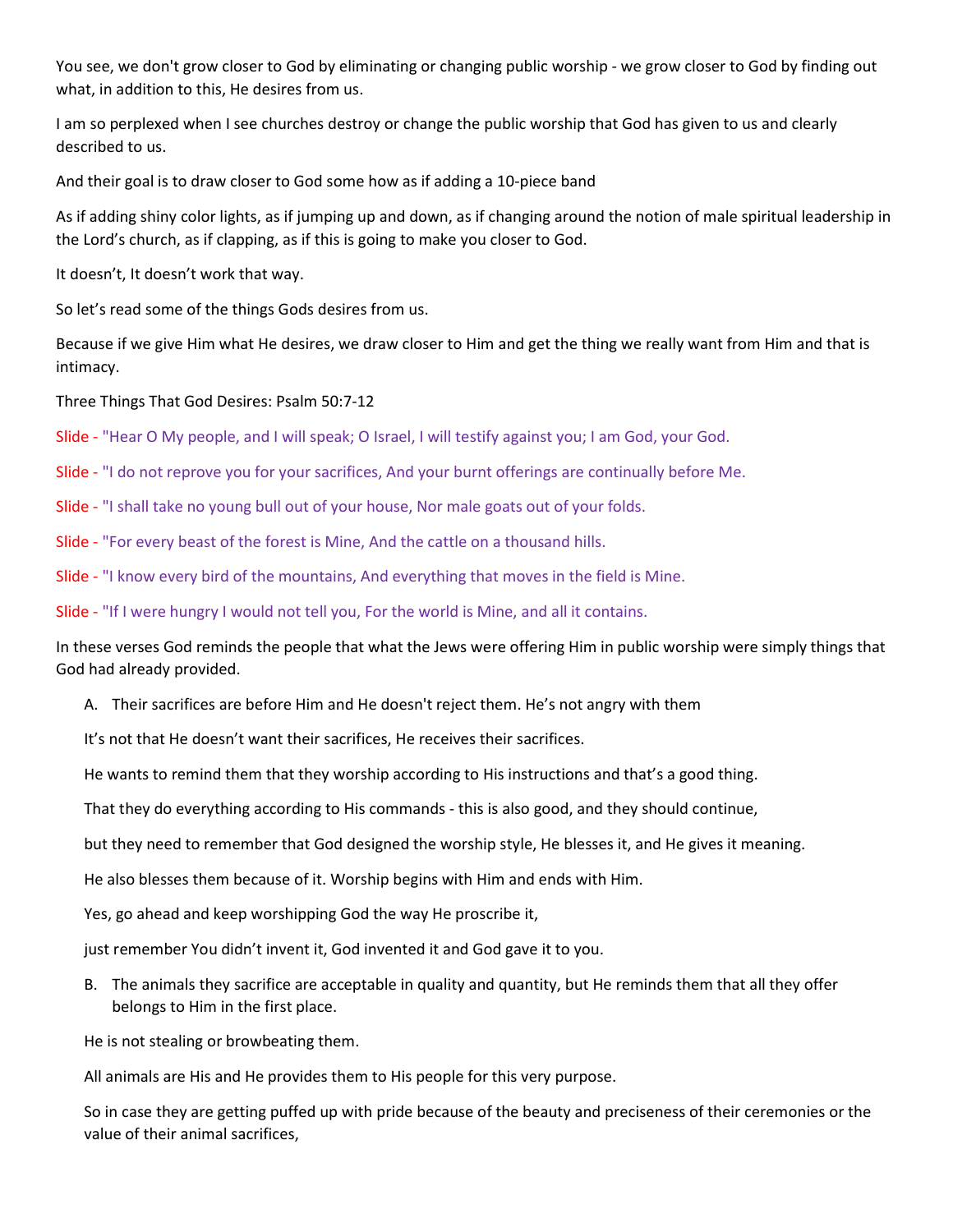God reminds them that as far as public worship is concerned,

they are simply offering Him what He has already given them.

It would be like a young child becoming proud in front of his brothers and sisters for giving dad a Christmas gift that dad gave him the money to buy for him in the first place.

Remember that when you were a child.

In the next verses He tells them that if they really want to please Him,

let them give Him something that is really theirs to give, something that they have that He really desires.

Slide - 1. True Thanksgiving - vs. 13-14a

Slide - "Shall I eat the flesh of bulls Or drink the blood of male goats? Offer to God a sacrifice of thanksgiving"

Something we have control over is sincerity.

We control the sincerity part of the worship.

Nothing builds better and stronger relationships between people than sincerity, and this is true with God as well.

God is an intelligent, feeling being and God responds to sincerity.

"Sincerity in thanksgiving" because of the nature of our relationship with God.

He is the primary giver; we are on the receiving end.

Our most repeated emotion is one of thanksgiving and God wants us to be conscious and sincere in this.

Lord I sincerely thank you, I get it Lord, it's all yours.

If I could list all the things that are yours, right down to my beating heart

You have given me all things and I am so thankful God.

What could I do without you Lord, who would I be without you Lord, where would I go without you Lord?

Again, He desires this not because He needs this,

Before creation, God was complete, not lacking anything, not needing anything, total completeness.

but because He knows what the benefits of true thanksgiving can bring into our lives:

Thanksgiving is the best way of acknowledging His influence in our lives.

Thanksgiving keeps us close to Him in a proper style of communication.

God is God and the normative and most pleasant form of communication with Him is that of praise and thanksgiving.

To our buddies, fishing buddies, golf buddies, hunting buddies, and the like, you joke with each other, you rag on each other and so on and so forth, that's your buddies.

God is not like your buddies, we don't joke about God, we don't rag on God, we don't bug God

That's what we do with our buddies, we show our love to our buddies by taking them down a notch of two.

But not with God, the normative conversation with God is thanksgiving and praise.

Need I remind you to look how Abraham, David or Paul and the normative conversation with God is respect, thanksgiving and praise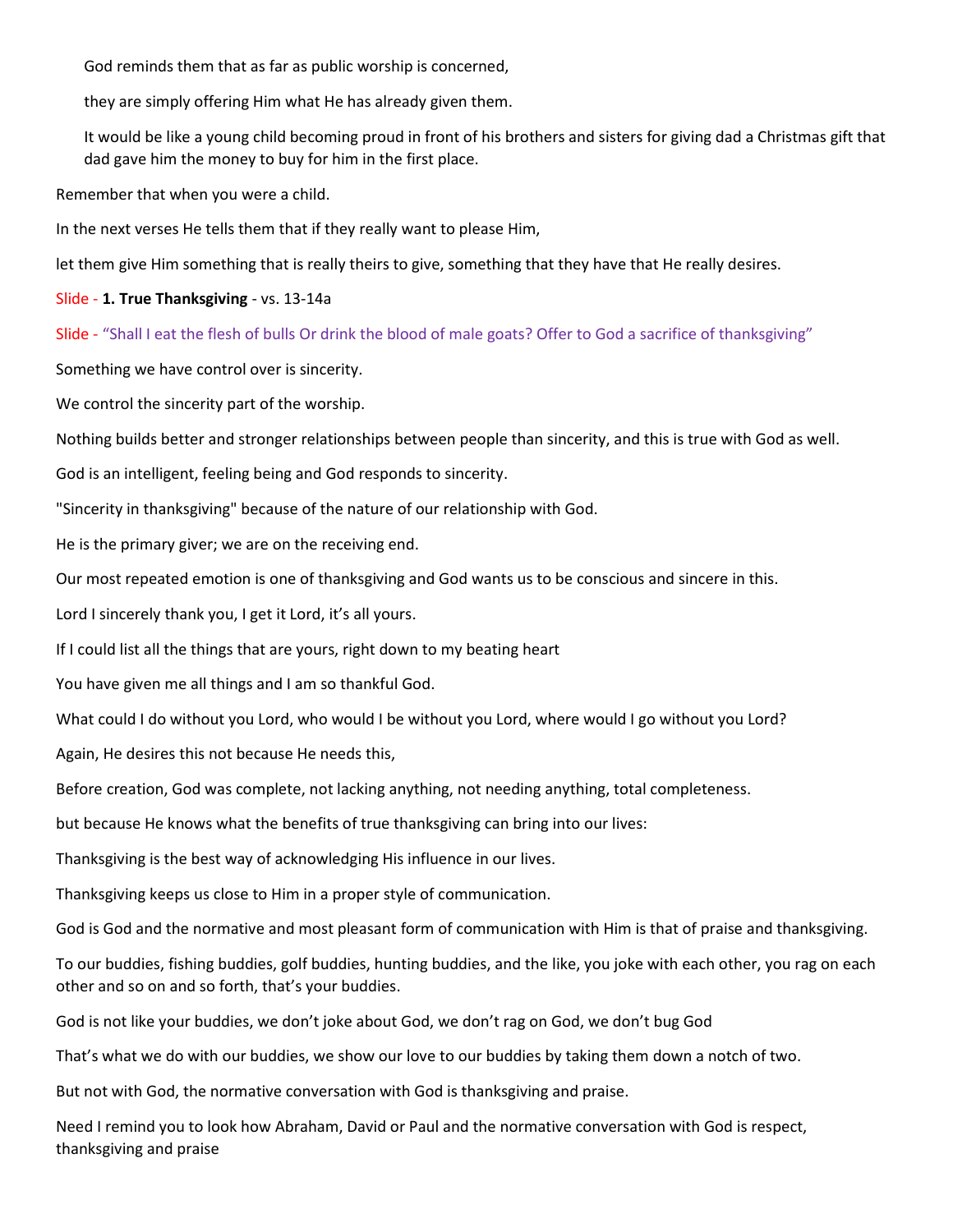It is also good for us emotionally because it helps us avoid negativism and depression.

What the first sin Paul talks about in Romans that begins the tumbling downwards, they forgot to give thanks.

Slide - Romans 1:21 – "because, although they knew God, they did not glorify Him as God, nor were thankful, but became futile in their thoughts"

They forgot in their primary relationship to be thankful and that neglect moved them in a downward moral, spiritual psychological spiral

God desires our sincere thanks because this is the purest and most joyful kind of communication with Him while we are separated by this flesh and this world.

Slide - 2. That we Fulfill Our Promises to Him - vs. 14b

Slide - "Offer to God a sacrifice of thanksgiving, And pay your vows to the Most High."

God always fulfills His promises, it's our promises that get abandoned or it's our promises that get broken:

Promises to our spouses to be faithful.

Promises in society to do good work, to take responsibility, to uphold justice, to be a good citizen, to be a true friend.

It's not just the promises we make to God, it's also the promises we make before God.

He desires that we keep our promises.

Promises to our families to be there for them.

Promises to God about being faithful to Christ and to the church.

Keeping our promises demonstrates righteous living, honesty, and dependability.

It reveals a person who can be counted on in this world of broken contracts and disposable relationships.

Wanting to keep our promises is a hallmark of a Godly character and it says to God that,

in a quest for a deeper relationship with Him, we are ready to be like Him in a very important way.

Do we want to be like God? I do.

I don't want bad things to come out of my mouth, I don't want evil things to come out of me.

I want be like God in this important way, I want to be a promise keeper.

I want to be a person of my word.

## Slide - 3. That we Trust Him - vs. 15

Slide - "Call upon Me in the day of trouble; I shall rescue you, and you will honor Me."

More than anything else, God wants us to trust Him.

He wants this because trust is our most precious gift to Him, our trust.

It is the most precious because it is the most difficult to give since we naturally want to trust what we see or feel and what we can count.

In times of trouble (sin trouble, physical trouble, social trouble, economic trouble, emotional trouble) He wants us to trust Him first, not ourselves or other things or people.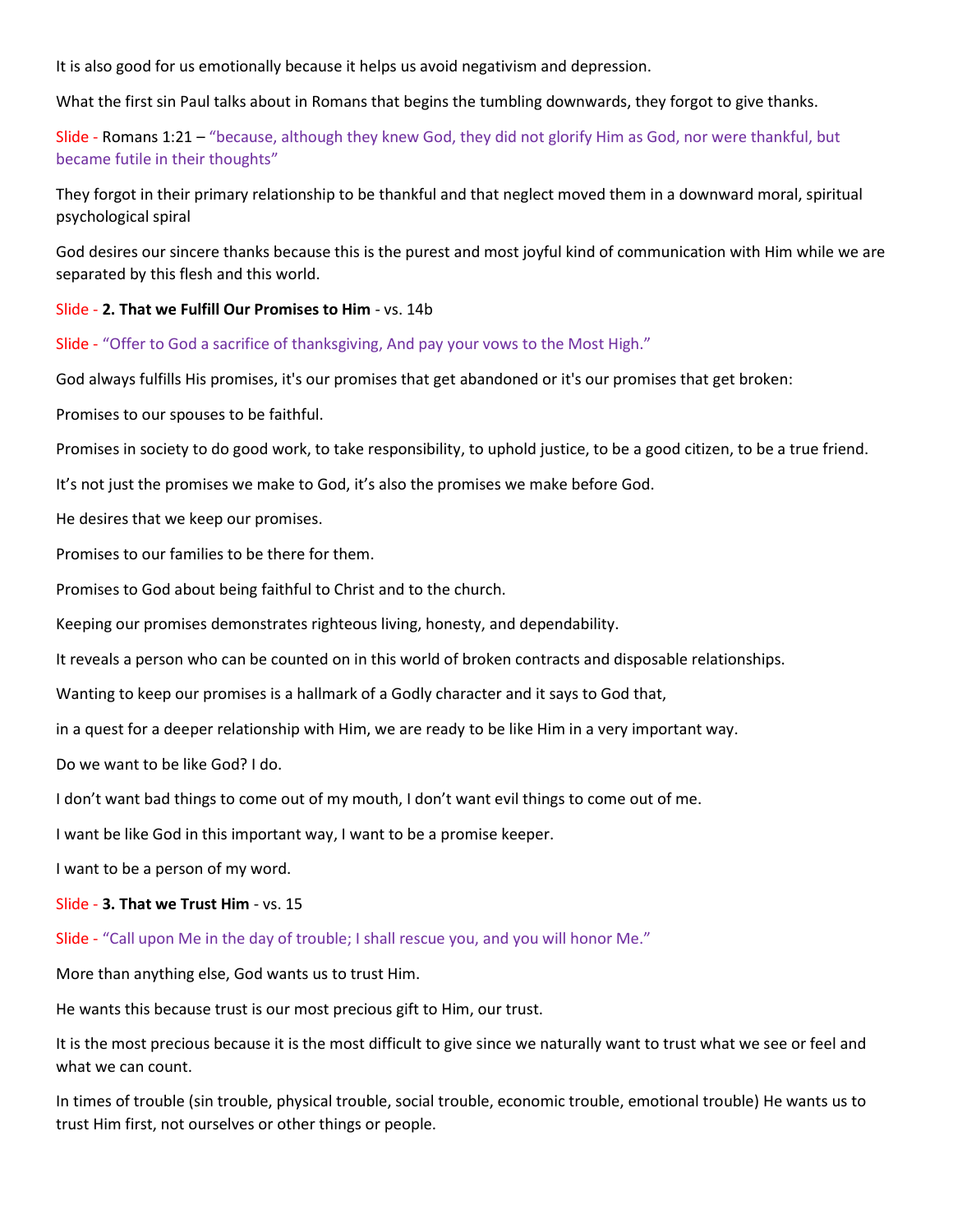The entire exercise between God and the Jews in the Old Testament was to get the people to trust Him, not just "in Him" (the idea of God) but in the very real person of Almighty God.

Offering God our trust is to test our relationship with Him and find out how good it is, how good and sincere a friend He is.

To trust God for your life here on earth and your resurrection to eternal life is to offer Him an exclusive relationship with yourself.

And you know what, you control that, God doesn't control that.

God has created us in such a way where we are able to say to Him, almighty God, yes or no.

Yes I trust you or no I don't trust you.

In the end this is what God really wants, He wants to be your only Lord, your only God to the exclusion of all others.

When you've given Him this, you've given Him all you have and are able to give and He will enter a deep and eternal relationship with you.

Summary

In the final verse of the Psalm 50, we see that God wants the same things from all of us...

Slide - "He who offers a sacrifice of thanksgiving honors Me; And to him who orders his way aright I shall show the salvation of God."

Slide - What does God want?

Slide - Sincere thanksgiving.

Slide - The keeping of promises.

Slide - Absolute trust, Slide - because He offers the same thing to all of us - salvation.

Forgiveness of sin.

Resurrection from the dead.

An eternal relationship with Him.

So I ask this morning - How is your relationship with God?

I know our public worship is OK, we sang, took the Lord's supper, some fellowship, read God's word

our public worship is good but how is our personal relationship?

Is it stiff and formal? Hello and goodbye on Sunday and Wednesday?

Or is it warm and rich and satisfying like that of a best friend and confidant?

If you want a relationship with God, it begins with faith in His Son Jesus Christ as the Son of God followed by a sincere repentance from sin and baptism to a new and faithful life.

And if you want to renew your relationship with God because you have strained it through sin or neglect.

We are here to pray for your restoration or if you need some one on one time, I am here for you.

If your relationship with God is too formal or too far away why not develop a stronger prayer and thanksgiving life.

Embark on a greater effort in obeying Him and make a new commitment to trust Him no matter what.